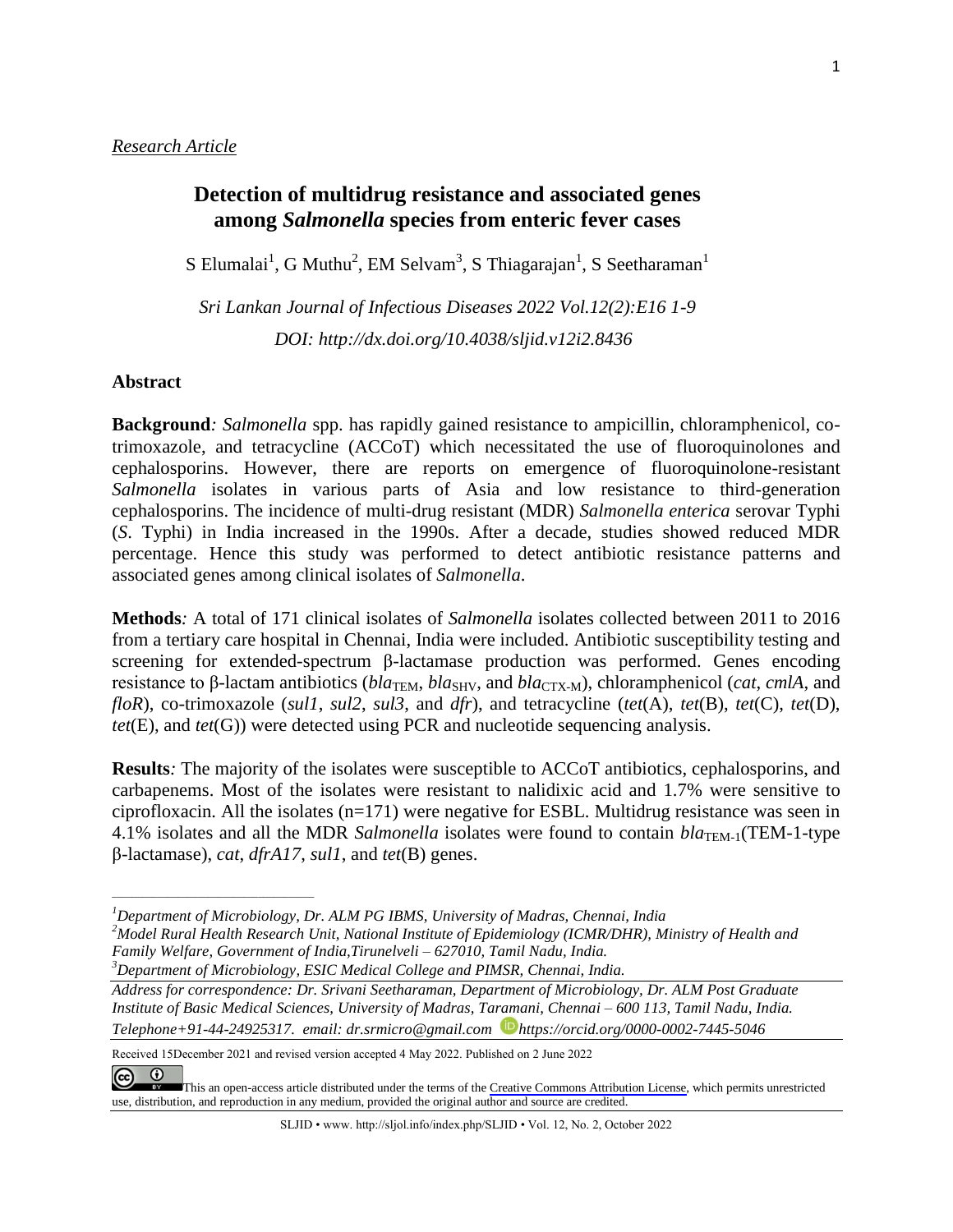**Conclusion:** We have observed a low MDR prevalence and reduced susceptibility to the fluoroquinolone, ciprofloxacin. This changing susceptibility pattern of *Salmonella* species over time warrants continuous monitoring and judicious use of antibiotics to prevent the emergence of resistant strains.

*Keywords: Beta-lactamases, enteric fever, fluoroquinolones, multidrug resistance, Salmonella species*

## **Introduction**

In the 1990s, the treatment of choice for infections due to *Salmonella* spp. included chloramphenicol, ampicillin, co-trimoxazole (trimethoprim-sulfamethoxazole) or tetracycline (ACCoT). However, *Salmonella* has rapidly gained resistance to these antibiotics which necessitated the use of a quinolone (nalidixic acid), fluoroquinolones, such as ciprofloxacin and cephalosporins as the drugs of choice for the treatment of enteric fever. There are reports on the emergence of fluoroquinolone-resistant isolates in various parts of Asia. In 2001-2005, *S*. Typhi resistance to fluoroquinolones was 10%, which increased to 66% during 2011-2015 and there have been a few reports of resistance to third-generation cephalosporins throughout both time periods. 1

Chloramphenicol resistance is mediated by the plasmid encoded chloramphenicol acetyltransferases  $(CAT)^2$ , by a non-enzymatic chloramphenicol resistance gene *cmlA*<sup>3</sup> or due to chloramphenicol/florfenicol exporter encoded by a plasmid-borne gene *floR*. 4

In clinical enterobacterial isolates, resistance to the β-lactam drug, ampicillin, occurred most commonly due to plasmid encoded TEM- and SHV-β-lactamases. In Gram-negative enteric bacteria, trimethoprim-insensitive dihydrofolate reductase (DHFR) encoded by different *dfr* genes and drug resistant variants of dihydropteroate synthase (DHPS) encoded by plasmid-borne *sul* genes are responsible for trimethoprim and sulfamethoxazole resistance. <sup>5</sup> Most of the *dfr* genes have been found on transposons, plasmids and reside as gene cassettes within variable parts of integrons which assist in the spread of trimethoprim resistance.<sup>1</sup>

In Gram-negative microorganisms, tetracycline resistance is mainly due to efflux proteins expressed by *tet* genes.<sup>6</sup> Localization of *tet* genes on mobile genetic structures such as plasmids, transposons, and integrons might accelerate the spread of tetracycline resistance among bacteria.<sup>1</sup>

The first multidrug-resistant (MDR) strains (i.e. *Salmonella* strains resistant to first line antibiotics such as ampicillin, chloramphenicol, co-trimoxazole and tetracycline) of *S*. Typhi emerged in Southeast Asia in 1987.<sup>7</sup> During the 1990s, there was an increased incidence of MDR *S*. Typhi (MDRST) in India. After a decade, reports from India showed a decrease in MDR percentage as low as 5%.<sup>1</sup>

This study was performed to detect the pattern of drug resistance, β-lactamase production and genes associated with resistance to ampicillin, chloramphenicol, co-trimoxazole, tetracycline in *Salmonella* species from enteric fever cases in Chennai, India.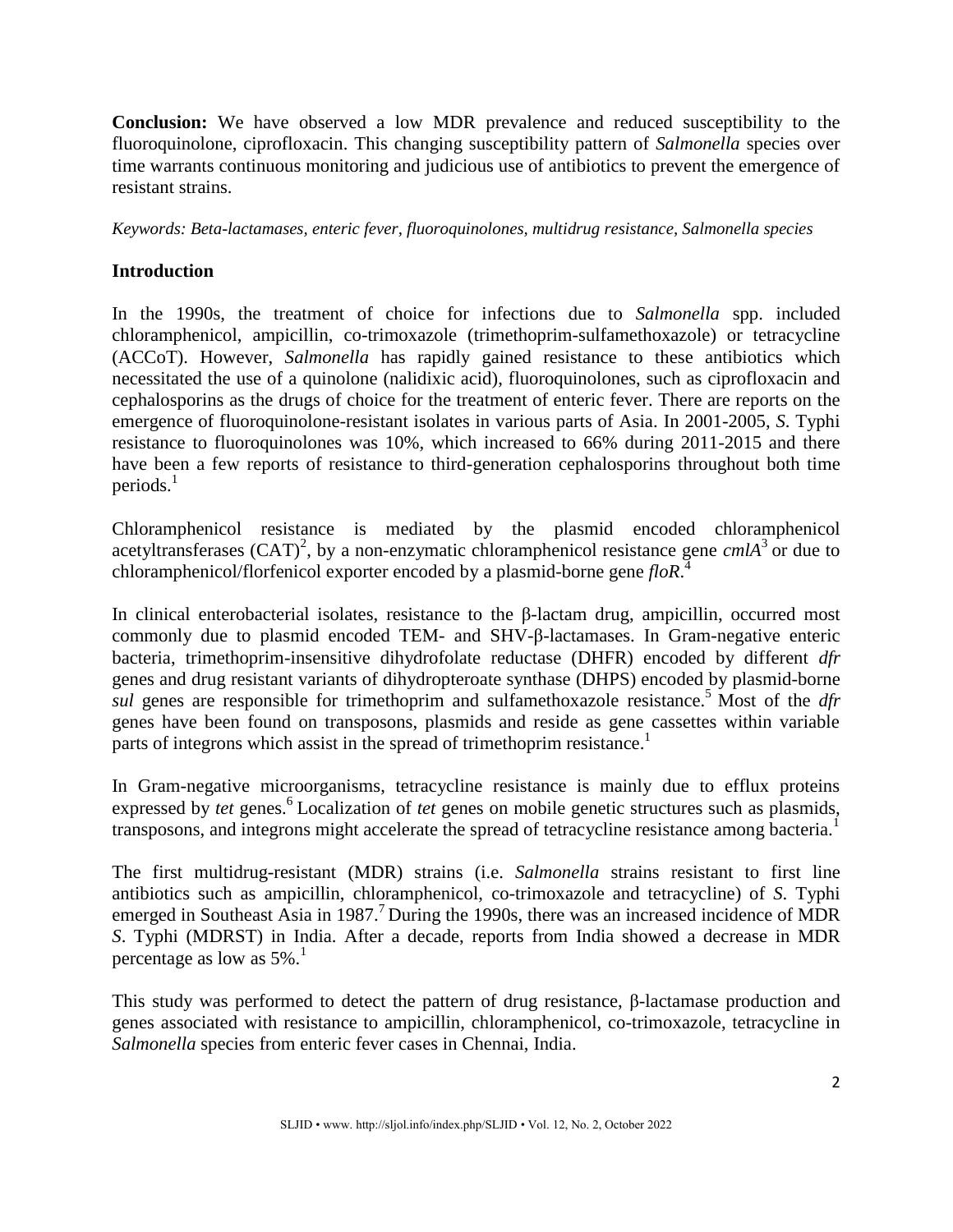## **Methods**

A total of 171 consecutive, non-duplicate *Salmonella* isolates from blood samples of patients attending tertiary care hospitals in Chennai during 2011 to 2016 were included in this study. Standard biochemical procedures were followed for characterization and identification of the isolates. 8 *Salmonella* isolates were serotyped using specific antisera procured from the King Institute of Preventive Medicine and Research, Chennai, India.

Kirby–Bauer disk-diffusion method was performed to detect antibiotic susceptibility of the isolates against 12 antibiotics as per CLSI 2017 guidelines.<sup>9</sup> The following antibiotics were tested: ampicillin (10µg), chloramphenicol (30µg), co-trimoxazole (1.25/23.75µg), tetracycline (30µg), cefotaxime (30µg), ceftazidime (30µg), ceftriaxone (30µg), cefixime (5µg), cefepime (30µg), nalidixic acid (30µg), ciprofloxacin (5µg) and imipenem (10µg). Antibiotic discs were obtained from Hi-Media Laboratories. The MICs of ampicillin, chloramphenicol, and tetracycline (Hi-Media Laboratories) were determined by the agar dilution method as per CLSI 2017 guidelines. 9 *Escherichia coli* ATCC 25922 was used as the control strain.

### **Detection of β-lactamase-encoding genes and nucleotide sequencing analysis**

Combination disc method was used for screening of extended-spectrum β-lactamase (ESBL) production among the isolates.<sup>9</sup> Detection of β-lactamase encoding genes *bla*TEM, *bla*SHV and *bla*<sub>CTX-M</sub> was carried out in MDR *Salmonella* isolates using polymerase chain reaction (PCR), and nucleotide sequencing analysis was performed using an ABI 3730XL DNA Analyser (Applied Biosystems). 10

## **Detection of genes encoding resistance to chloramphenicol, co-trimoxazole and tetracycline and DNA sequencing**

Genes encoding resistance to chloramphenicol (*cat*, *cmlA* and *floR*), co-trimoxazole (*sul1*, *sul2*, *sul3* and *dfr*) and tetracycline (*tet*(A), *tet*(B), *tet*(C), *tet*(D), *tet*(E) and *tet*(G)) were detected in MDR *Salmonella* isolates by PCR using published primer sets with a boiled suspension of bacterial cells as the DNA template (Table 1). Amplification of target DNA was carried out in a thermal cycler (Eppendorf, Germany) in a reaction mixture volume of 25 µl containing 1.5 U *Taq* DNA polymerase (New England BioLabs) in the reaction buffer provided by the manufacturer containing 1.5 mM MgCl<sub>2</sub>,200 $\mu$ M dNTPs, 0.2  $\mu$ M selected primer and 2  $\mu$ l DNA template. PCR products were separated by agarose (1.5 %) gel electrophoresis. The amplified product was sequenced using an ABI 3730XL DNA Analyser (Applied Biosystems, USA). Nucleotide sequences were analysed by searching GenBank using BLAST (http://www.ncbi.nlm.nih.gov/blast/).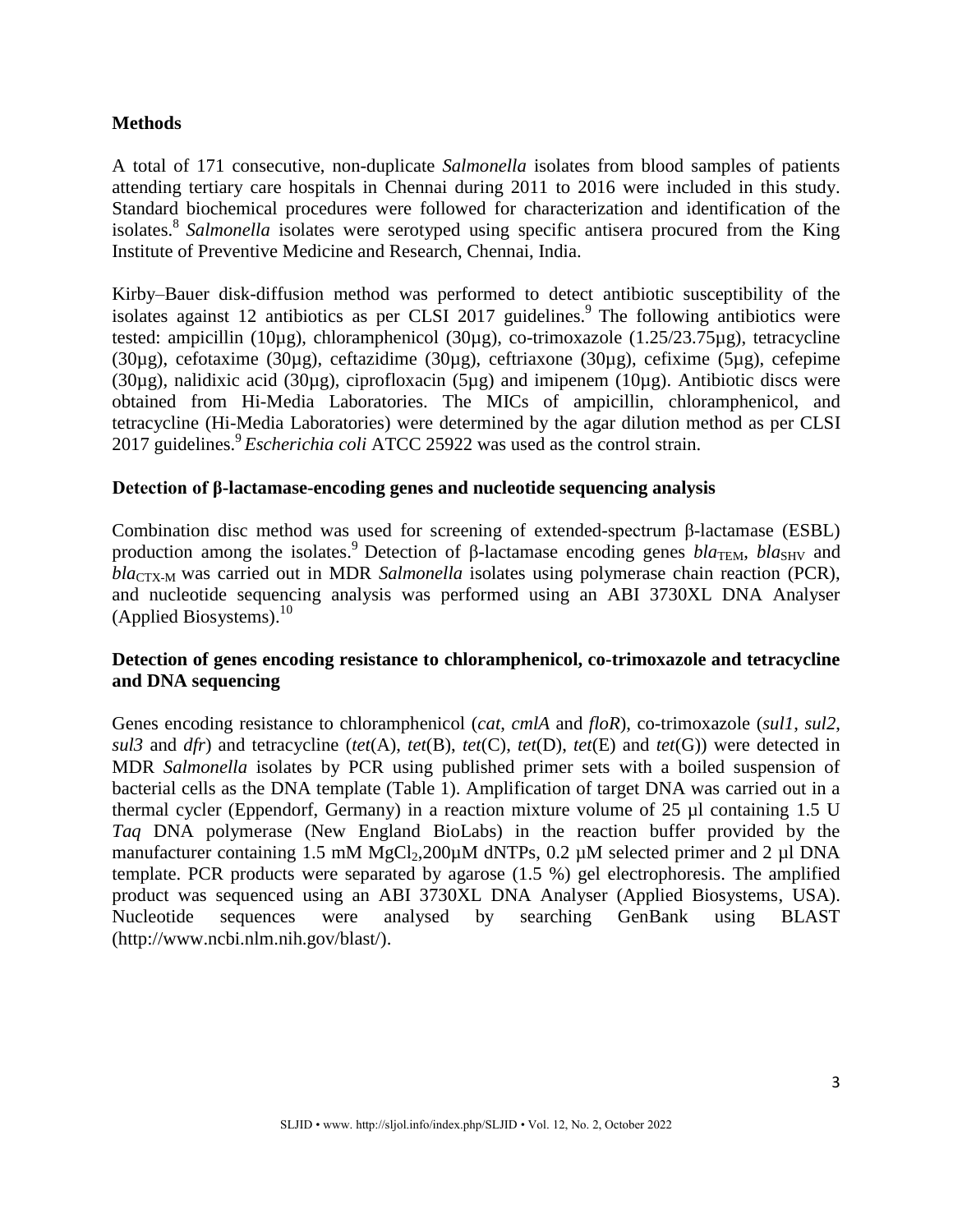| Gene(s)                                   | Oligonuc leotide sequence (5' to 3') | <b>Annealing</b><br>temperature $(^{\circ}C)$ | Amp licon<br>$size$ (bp) | Reference |
|-------------------------------------------|--------------------------------------|-----------------------------------------------|--------------------------|-----------|
| Ыатт                                      | F: ATGAGTATTCAACATTTCCG              | 58                                            | 867                      | $[11]$    |
|                                           | R: CTGACAGTTACCAATGCTTA              |                                               |                          |           |
| blas $_{\rm EU}$                          | F: GGTTATGCGTTATATTCGCC              | 60                                            | 867                      |           |
|                                           | R: TTAGCGTTGCCAGTGCTC                |                                               |                          |           |
| blactx-M                                  | F: ATGTGCAGYACCAGTAARGT              | 50                                            | 593                      |           |
|                                           | R: TGGGTRAARTARGTSACCAGA             |                                               |                          |           |
| Cat                                       | F: AAGTTGGCAGCATTCACCCG              | 61                                            | 573                      | $[12]$    |
|                                           | R: TCGTGGTATTCACTCCAGAGCG            |                                               |                          |           |
| cmlA                                      | F: TGTCATTTACGGCATACTCG              | 55                                            | 455                      | $[13]$    |
|                                           | R: ATCAGGCATCCCATTCCCAT              |                                               |                          |           |
|                                           | F: CACGTTGAGCCTCTATAT                | 55                                            | 868                      |           |
| floR                                      | R: ATGCAGAAGTAGAACGCG                |                                               |                          |           |
| sıl I                                     | F: TGGTGACGGTGTTCGGCATTC             | 63                                            | 789                      |           |
|                                           | R: GCCAGGGTITCCGAGAAGGTG             |                                               |                          |           |
| sıl2                                      | F: CGGCATCGTCAACATAACC               | 50                                            | 722                      |           |
|                                           | R: GTGTGCGGATGAAGTCAG                |                                               |                          |           |
| sıl3                                      | F: CATTCTAGAAAACAGTCGTAGTTCG         | 51                                            | 990                      |           |
|                                           | R: CATCTGCAGCTAACCTAGGGCTTTGGA       |                                               |                          |           |
| dfrAl, dfrA5,                             | F: GTGAAACTATCAATGG                  |                                               | 474                      | $[14]$    |
| dfrAI5,<br>ăfrAI5b,<br>dfrA16,<br>dfrA16b | R: TTAACCCTTTTGCCAGATTT              | 55                                            |                          |           |
| dfrA14,                                   | F: GAGCAGCTICTITTIAAAGC              |                                               | 393                      |           |
| dfrA6                                     | R: TTAGCCCTTTIICCAATTTT              | 60                                            |                          |           |
| dfrA7,<br>dfrA17                          | F: TTGAAAATTTCATTGATTG               |                                               | 474                      |           |
|                                           | R: TTAGCCTTTTTTCCAAATCT              | 55                                            |                          |           |
| dfrB1, dfrB2,<br>dfrB3                    | F: GATCACGTGCGCAAGAAATC              |                                               | 141                      |           |
|                                           | R: AAGCGCAGCCACAGGATAAAT             | 60                                            |                          |           |
| dfrA12,<br>dfrA13                         | F: GGTGSGCAGAAGATTTTTCGC             |                                               | 319                      |           |
|                                           | R: TGGGAAGAAGGCGTCACCCTC             | 60                                            |                          |           |
| tet(A)                                    | F: GTAATTCTGAGCACTGTCGC              |                                               | 917                      | $[15]$    |
|                                           | R: CTGCCTGGACAACATTGCTT              | 62                                            |                          |           |
| tet(B)                                    | F: CTCAGTATTCCAAGCCTTTG              |                                               | 396                      |           |
|                                           | R: ACTCCCCTGAGCTTGAGGGG              | 57                                            |                          |           |
| tet(C)                                    | F: GGTTGAAGGCTCTCAAGGGC              |                                               | 589                      |           |
|                                           | R: CCTCTTGCGGGAATCGTCC               | 62                                            |                          |           |
| tet(G)                                    | F: GCAGCGAAAGCGTATTTGCG              |                                               | 680                      |           |
|                                           | R: TCCGAAAGCTGTCCAAGCAT              | 60                                            |                          |           |
| tet(D)                                    | F: GCTGGTGATTACACTGCTGG              |                                               | 477                      | $[16]$    |
|                                           | R: AGTATTGCCGCAATGACAAA              | 60                                            |                          |           |
|                                           | F: CACTGTGATGATGGCACTGG              |                                               | 468                      |           |
| tet $(E)$                                 | R: GCCTGTAACGAAAGTTGACC              | 60                                            |                          |           |

## Table 1: Primers used in this study.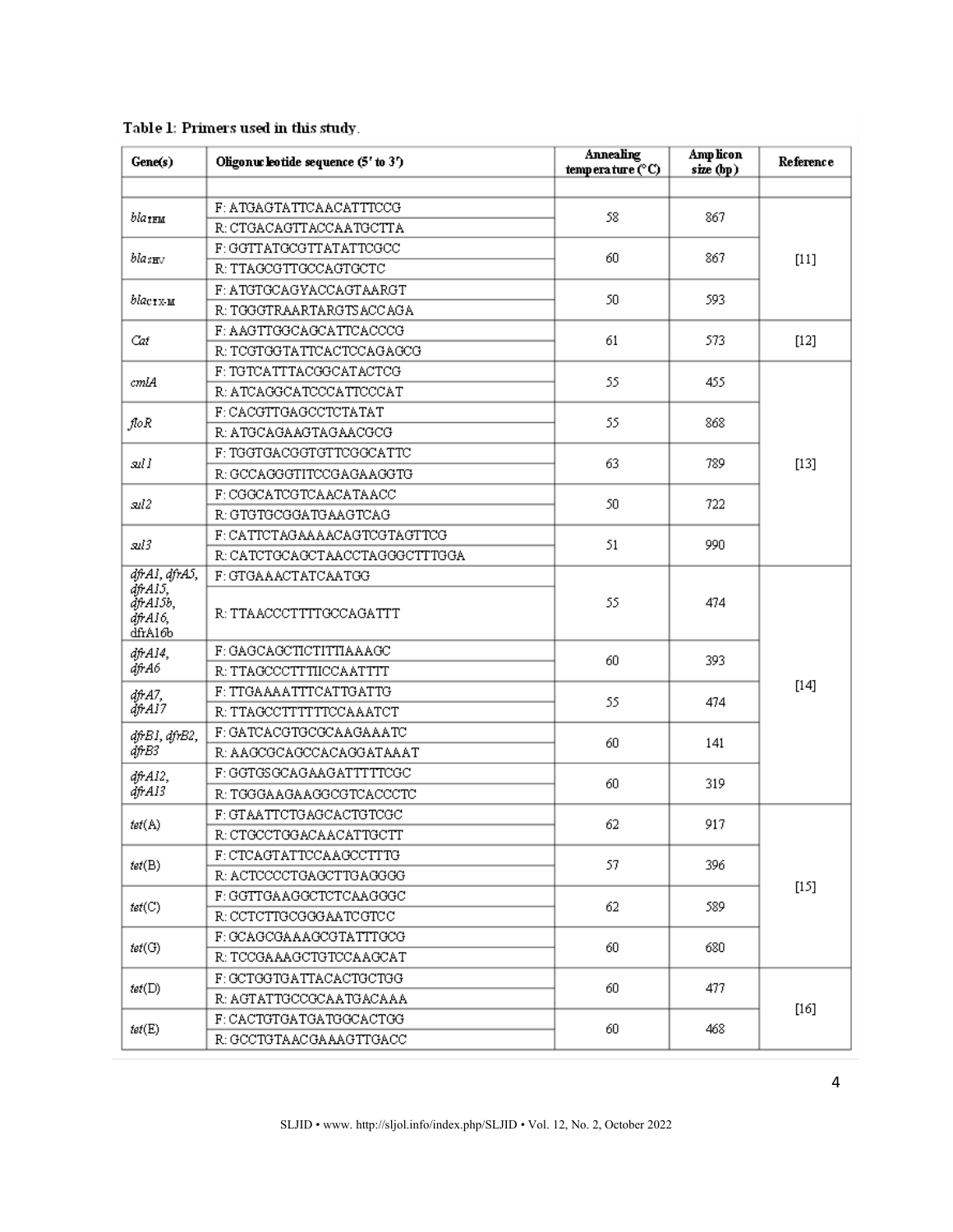### **Results**

Of the 171 isolates recovered from blood cultures, 76.6% (131/171) were *Salmonella* Typhi, 22.2% (38/171) were *Salmonella* Paratyphi A, and 1.2% (2/171) were *Salmonella* Paratyphi B. Antibiotic susceptibility patterns of *S*. Typhi and *S*. Paratyphi A isolates are shown in Table 2. The *S*. Paratyphi B isolates were sensitive to all the antibiotics tested, except one isolate which was resistant to nalidixic acid and intermediate resistant to ciprofloxacin.

| <b>Antibiotics</b> | S. Typhi<br>$(n = 131)$ |          | S. Paratyphi A<br>$(n=38)$ |              | <b>Total</b><br>$(n=169)$ |               |
|--------------------|-------------------------|----------|----------------------------|--------------|---------------------------|---------------|
|                    | n                       | $\%$     | n                          | $\%$         | n                         | $\frac{0}{0}$ |
| Ampicillin         | 6                       | 4.6      | 1                          | 2.6          | 7                         | 4.1           |
| Chloramphenicol    | 6                       | 4.6      | 1                          | 2.6          | 7                         | 4.1           |
| Co-trimoxazole     | 6                       | 4.6      | 1                          | 2.6          | 7                         | 4.1           |
| Tetracycline       | 6                       | 4.6      | 1                          | 2.6          | 7                         | 4.1           |
| Cefotaxime         | $\Omega$                | 0        | $\theta$                   | 0            | 0                         | $\Omega$      |
| Ceftazidime        | 0                       | $\Omega$ | $\theta$                   | 0            | 0                         | 0             |
| Ceftriaxone        | $\Omega$                | $\Omega$ | $\theta$                   | $\Omega$     | 0                         | 0             |
| Cefepime           | 0                       | $\Omega$ | $\theta$                   | $\Omega$     | 0                         | $\theta$      |
| Cefixime           | $\theta$                | $\theta$ | $\Omega$                   | $\Omega$     | $\Omega$                  | $\Omega$      |
| Nalidixic acid     | 126                     | 96.2     | 38                         | 100          | 164                       | 97            |
| Ciprofloxacin      | 6                       | 4.6      | 3                          | 7.9          | 9                         | 5.3           |
| Imipenem           | 0                       | 0        | 0                          | $\mathbf{0}$ | 0                         | 0             |

**Table 2:** Antibiotic resistance pattern of the *S*. Typhi and *S*. Paratyphi A isolates

Of the 38 *S*. Paratyphi A isolates, one was resistant to ACCoT antibiotics, three were resistant to ciprofloxacin and all were sensitive to the cephalosporins and imipenem. Minimum Inhibitory Concentration (MIC) of 131 *S*. Typhi isolates showed sensitivity to ampicillin ( $\leq 8$  µg/ml) in 124 (94.6%), and chloramphenicol ( $\leq$ 8µg/ml) and tetracycline ( $\leq$ 4 µg/ml) in 125 (95.4%). Of the 38 *S*. Paratyphi A isolates, 37 (97.4%) were sensitive to ampicillin  $(\leq 8\mu g/ml)$ , chloramphenicol ( $\leq$  $8\mu g/ml$ ) and tetracycline ( $\leq 4$ )  $\mu$ g/ml).

Among the 171 *Salmonella* isolates tested, 163 (95.3%) were sensitive to ampicillin and 164 (95.9%) were sensitive to chloramphenicol, co-trimoxazole and tetracycline. Multidrug resistance was seen in 7/171 (4.1%) isolates, in which six isolates were serotype *S*. Typhi and one was *S*. Paratyphi A. All the *Salmonella* isolates (n=171) were susceptible to the cephalosporins (cefotaxime, ceftazidime, ceftriaxone, and cefepime), except one isolate, which showed intermediate resistance to cefixime. The majority of the isolates were resistant to nalidixic acid (96.5%) and 1.7% were sensitive, 5.3% were resistant and 93% were intermediate resistant to ciprofloxacin. However, 100% (171/171) sensitivity was observed for the carbapenem antibiotic, imipenem.

All the isolates were negative for ESBL production by the combination disc method. TEM-type β-lactamase (*bla*TEM) was detected in 7/171 (4.1%) isolates by PCR. Nucleotide sequencing analysis revealed that the seven isolates carried the *bla*<sub>TEM-1</sub> gene (Accession number KF551994) but not *bla*<sub>SHV</sub> and *bla*<sub>CTX-M</sub> genes. The isolates showed resistance to ampicillin but were sensitive to the cephalosporins.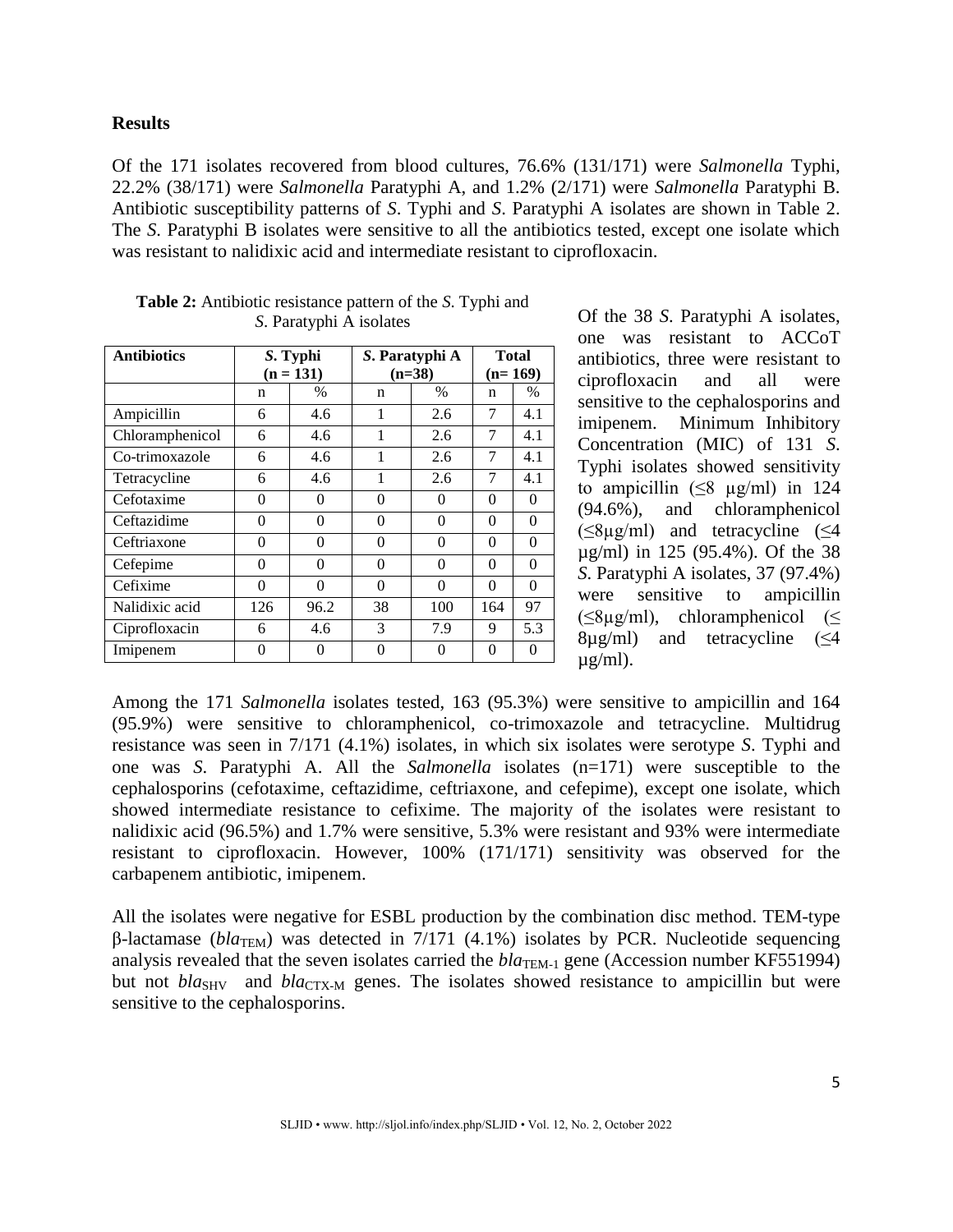Chloramphenicol resistance encoding gene *cat* was detected in 7/171 (4.1%) *Salmonella* isolates which showed resistance to chloramphenicol. None of the isolates were positive for *cmlA* and *floR* genes. The seven co-trimoxazole resistant *Salmonella* isolates were positive for *dfr* and *sul1* genes. Nucleotide sequence analysis revealed that the seven *dfr* positive isolates carried the *dfrA17* gene (GenBank accession number MK348062) and none of the resistant isolates (n = 7) were positive for *sul2*, *sul3*, and other *dfr* genes tested in this study. *Salmonella* isolates which showed resistance to tetracycline (7/171) were positive for *tet*(B) gene and negative for *tet*(A), *tet*(C), *tet*(D), *tet*(E) and *tet*(G) genes.

## **Discussion**

Enteric fever caused by *Salmonella* species is a major systemic infection in developing countries, including India. Most of the isolates were sensitive to ACCoT drugs (ampicillin, chloramphenicol, co-trimoxazole and tetracycline), cephalosporins and carbapenems. The seven multidrug-resistant isolates were resistant to nalidixic acid and of intermediate resistance to ciprofloxacin. All the MDR *Salmonella* isolates were sensitive to the cephalosporins tested in this study.

Mutations in genes encoding DNA gyrase (*gyrA* and/or *gyrB*) and topoisomerase IV (*parC* and/or *parE*) were reported to confer resistance to nalidixic acid and reduced susceptibility to fluoroquinolones. Mutation analysis in quinolone resistance determining regions of *gyrA*/*gyrB* and *parC*/*parE* were not analysed in this study. Several studies have documented that there is a steady increase in fluoroquinolone resistant *Salmonella* strains in India.<sup>1</sup> Nalidixic acid resistant *Salmonella* isolates have been reported to show decreased fluoroquinolone susceptibility *in-vivo,*  which affects the treatment outcome. This led to a revision of ciprofloxacin breakpoints in CLSI guidelines  $2012<sup>1</sup>$  and we have interpreted our results based on CLSI 2017 guidelines. As per the revised CLSI guidelines, 1.7% of our study isolates were sensitive to ciprofloxacin with the majority in the intermediate range.

Chloramphenicol has been considered as a treatment of choice for enteric fever from 1948 until the 1970s, when widespread resistance occurred. The common mechanism of resistance to chloramphenicol in bacteria is its enzymatic inactivation by acetylation via acetyltransferases encoded by the *cat* gene,<sup>2</sup> which was detected in the seven chloramphenicol resistant *Salmonella* isolates in our study.

Ampicillin and co-trimoxazole were introduced in the treatment of infection caused by chloramphenicol resistant *Salmonella* strains. Ampicillin resistance in *Salmonella* is mainly due to the production of β-lactamase. We have detected  $bla_{\text{TEM-1}}$  gene which encodes TEM-1 βlactamase in our isolates. The TEM-1 β-lactamase has been shown to hydrolyze only penicillins and early cephalosporins, but the resistance range of TEM-1descendants may extend to broadspectrum (3<sup>rd</sup> and  $4^{\text{th}}$  generation) cephalosporins.<sup>17</sup>

The combination of trimethoprim-sulfamethoxazole (co-trimoxazole) has been shown to have a synergistic effect and affects folic acid synthesis in bacteria. Most trimethoprim–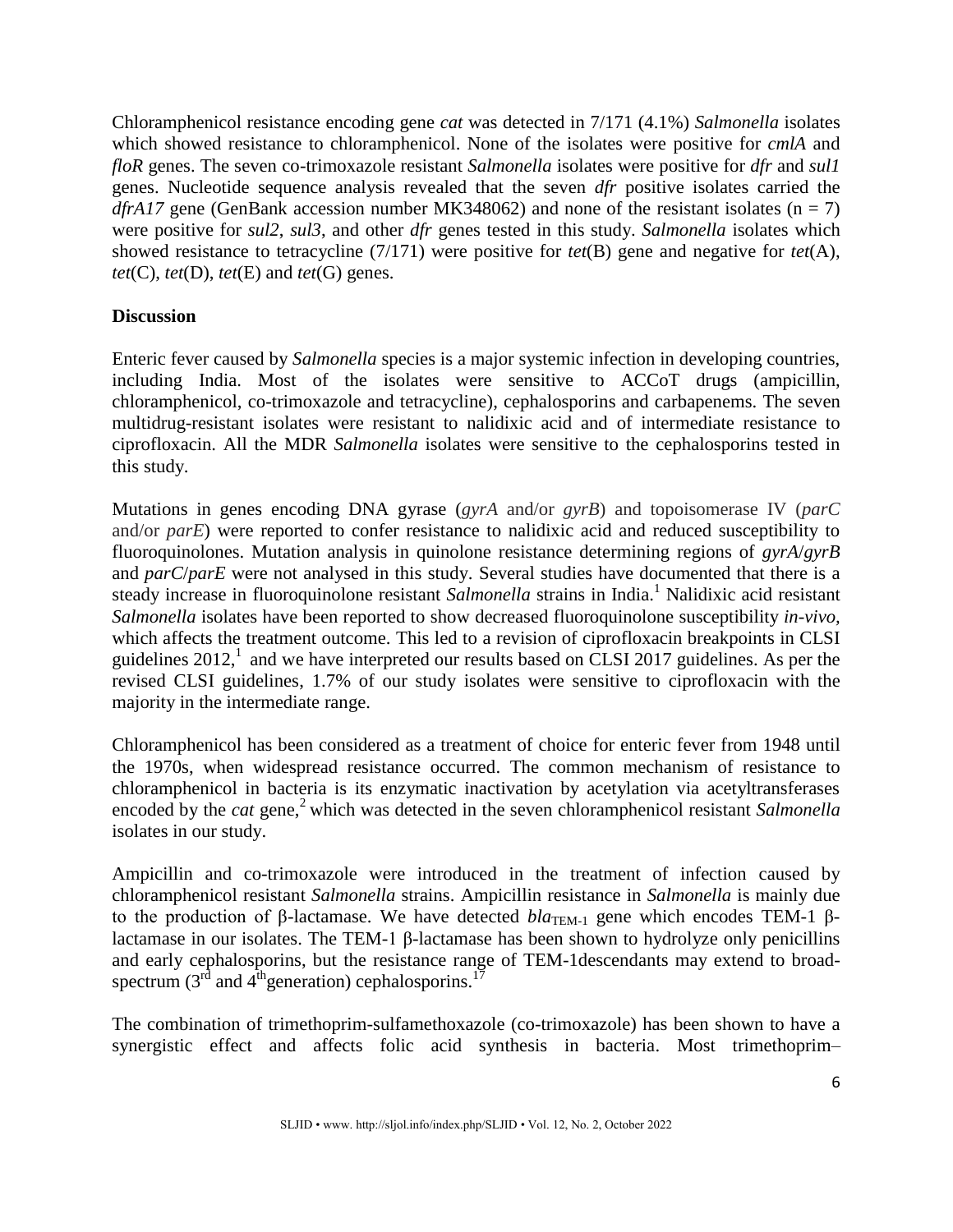sulfamethoxazole resistance genes reside within integrons (horizontally transferable genetic elements) which play an important role in their dissemination. 5 The plasmid borne *dfrA17* gene, which encodes trimethoprim insensitive dihydrofolate reductase was detected in seven cotrimoxazole resistant isolates. However, to the best of our knowledge there are no reports on dihydrofolate reductase (DfrA17) producing typhoidal *Salmonella* from India. The seven cotrimoxazole resistant isolates in our study which were positive for *dfr* gene, also carried the sulfamethoxazole resistant gene *sul1*. In *Salmonella*, tetracycline resistance is mainly associated with *tet*(A), *tet*(B), *tet*(C), *tet*(D) or *tet*(G) genes. <sup>1</sup> Only *tet*(B) gene was detected among tetracycline resistant isolates in our study.

Multidrug-resistance in *Salmonella* due to transferable plasmids was reported worldwide in the late 1980s. A study on enteric fever in five Asian countries (India, China, Indonesia, Pakistan, and Vietnam) revealed that the prevalence of MDRST ranged from 7-65%.<sup>18</sup> The National *Salmonella* Phage Typing Centre in New Delhi conducted a study from 1990 to 1992 across India and reported that about 64% of *S*. Typhi were multidrug resistant. The study also reported that a high percentage of MDR isolates (71.5%) were observed in Central India, followed by North India  $(62%)$  and South India  $(58.2%)$ .<sup>19</sup> In comparison with previous studies, which reported more than 50% MDR *Salmonella*, <sup>18,19</sup> we have observed a low MDR prevalence (7/171, 4.1%) among our study isolates, which is in agreement with a multicentre study report (less than 5% MDR) from India.<sup>20</sup> A decreasing trend has been reported in the isolation of MDRST strains in India. 1

### **Conclusion**

Over the last decade there has been a notable decline in MDR and re-emergence of *Salmonella* strains susceptible to ampicillin, chloramphenicol and co-trimoxazole. Several studies have also suggested the reuse of these first line antibiotics in the treatment of enteric fever. We have observed a decrease in susceptibility to ciprofloxacin, which requires MIC testing for susceptibility, along with stringent antibiotic policies to prevent the selection of existing resistant sub populations. This changing susceptibility pattern of *Salmonella* species over time warrants continuous monitoring and judicious use of antibiotics to prevent the emergence of resistant strains.

#### **Declarations**

Acknowledgement: None to acknowledge Funding: None Conflict of Interest: None declared Ethics statement: Ethical clearance was obtained to conduct this study from Human Ethical Committee, Dr.ALM PG IBMS, India (No: PGIBMS/CO/Human Ethical/2011-12/546) Author contributions: SE: Conceptualization, Methodology, Investigation, Formal analysis, Writing – Original draft preparation. GM: Investigation, Resources. EMS: Resources. ST: Investigation. SS: Supervision, Writing – Reviewing and Editing.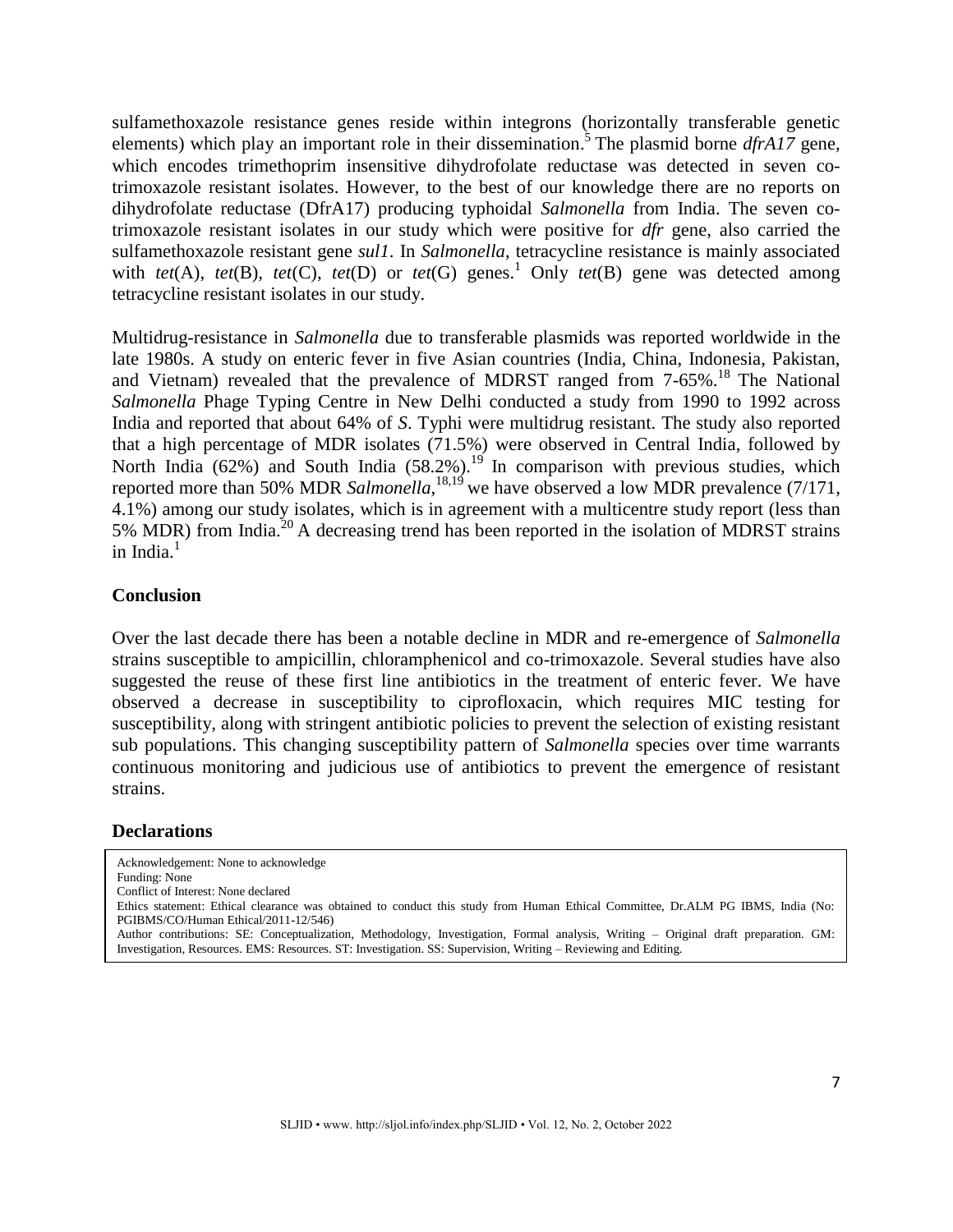## **References**

- 1. Britto CD, John J, Verghese VP *et al*. A systematic review of antimicrobial resistance of typhoidal *Salmonella* in India. *Indian Journal of Medical Research*. 2019; 149(2):151-163. *doi: https://doi.org/10.4103/ijmr.ijmr\_830\_18.*
- 2. Cannon M, Harford S, Davies JA. A comparative study on the inhibitory actions of chloramphenicol, thiamphenicol and some fluorinated derivatives. *Journal of Antimicrobial Chemotherapy*. 1990; 26:307–317. *doi: https://doi.org/10.1093/jac/26.3.307.*
- 3. Bissonnette L, Champetier S, Buissonm JP*et al*. Characterization of the non-enzymatic chloramphenicol resistance (*cmlA*) gene of the In4 integron of Tn1696: similarity of the product to transmembrane transport proteins. *Journal of Bacteriology*. 1991; 173:4493–4502. *doi: https://doi.org/10.1128/jb.173.14.4493-4502.1991.*
- 4. Doublet B, Carattoli A, Whichard JM*et al*. Plasmid-mediated florfenicol and ceftriaxone resistance encoded by the *floR* and *bla*<sub>CMY-2</sub> genes in *Salmonella entericaserovars* Typhimurium and Newport isolated in the United States.*FEMS MicrobiologyLetter*. 2004; 233:301–305. *doi: https://doi.org/10.1016/j.femsle.2004.02.023.*
- 5. Eliopoulos GM, Huovinen P. Resistance to trimethoprim-sulfamethoxazole. *Clinical Infectious Diseases*.2001; 32:1608–1614. *doi: https://doi.org/10.1086/320532.*
- 6. Chopra I, Roberts M. Tetracycline antibiotics: mode of action, applications, molecular biology, and epidemiology of bacterial resistance. *Microbiology and Molecular Biology Reviews*. 2001; 65:232– 260. *doi: https://doi.org/10.1128/MMBR.65.2.232-260.2001.*
- 7. Mirza SH, Beeching NJ, Hart CA. Multi-drug resistant typhoid: a global problem. *Journal of Medical Microbiology*. 1996; 44(5):317-319. *doi: https://doi.org/10.1099/00222615-44-5-317.*
- 8. Old DC. *Salmonella*. In: Collee JG, Fraser AG, Marmion BP and Simmons A (eds). Mackie and McCartney Practical Medical Microbiology, 14th edition, Edinburgh: Churchill Livingstone, 1996:pp 385–404.
- 9. Clinical and Laboratory Standards Institute (CLSI), 2017. *Performance Standards for Antimicrobial Susceptibility Testing*: *Twenty Seventh Informational Supplement* M100-S27. CLSI, Wayne, PA, USA.
- 10. Elumalai S, Muthu G, Selvam R *et al*. Detection of TEM-, SHV- and CTX-M-type β-lactamase production among clinical isolates of *Salmonella* species. *Journal of Medical Microbiology*. 2014; 63: 962–967. *doi: https://doi.org/10.1099/jmm.0.068486-0.*
- 11. Lim KT, Yasin R, Yeo CC *et al*. Characterization of multidrug resistant ESBL-producing *Escherichia coli* isolates from hospitals in Malaysia. *Journal of Biomedicine and Biotechnology*. 2009; 2009:165637. *doi: https://doi.org/10.1155/2009/165637.*
- 12. Maidhof H, Guerra B, Abbas S*et al*. A multiresistant clone of Shiga toxin-producing *Escherichia coli*  O118:[H16] is spread in cattle and humans over different European countries. *Applied and Environmental Microbiology*. 2002; 68:5834–5842. *doi: https://doi.org/10.1128/aem.68.12.5834-5842.2002.*
- 13. Sáenz Y, Briñas L, Domínguez E *et al*. Mechanisms of resistance in multiple-antibiotic-resistant *Escherichia coli* strains of human, animal, and food origins. *Antimicrobial Agents and Chemotherapy*. 2004; 48:3996–4001. *doi: https://doi.org/10.1128/AAC.48.10.3996-4001.2004.*
- 14. Navia MM, Ruiz J, Sanchez-Cespedes J*et al*. Detection of dihydrofolate reductase genes by PCR and RFLP. *Diagnostic Microbiology and Infectious Disease*. 2003; 46:295–298. *doi: https://doi.org/10.1016/s0732-8893(03)00062-2*.
- 15. Aarestrup FM, Lertworapreecha M, Evans MC *et al*. Antimicrobial susceptibility and occurrence of resistance genes among *Salmonella enterica* serovar Weltevreden from different countries. *Journal of Antimicrobial Chemotherapy*.2003; 52:715–718. *doi: https://doi.org/10.1093/jac/dkg426.*